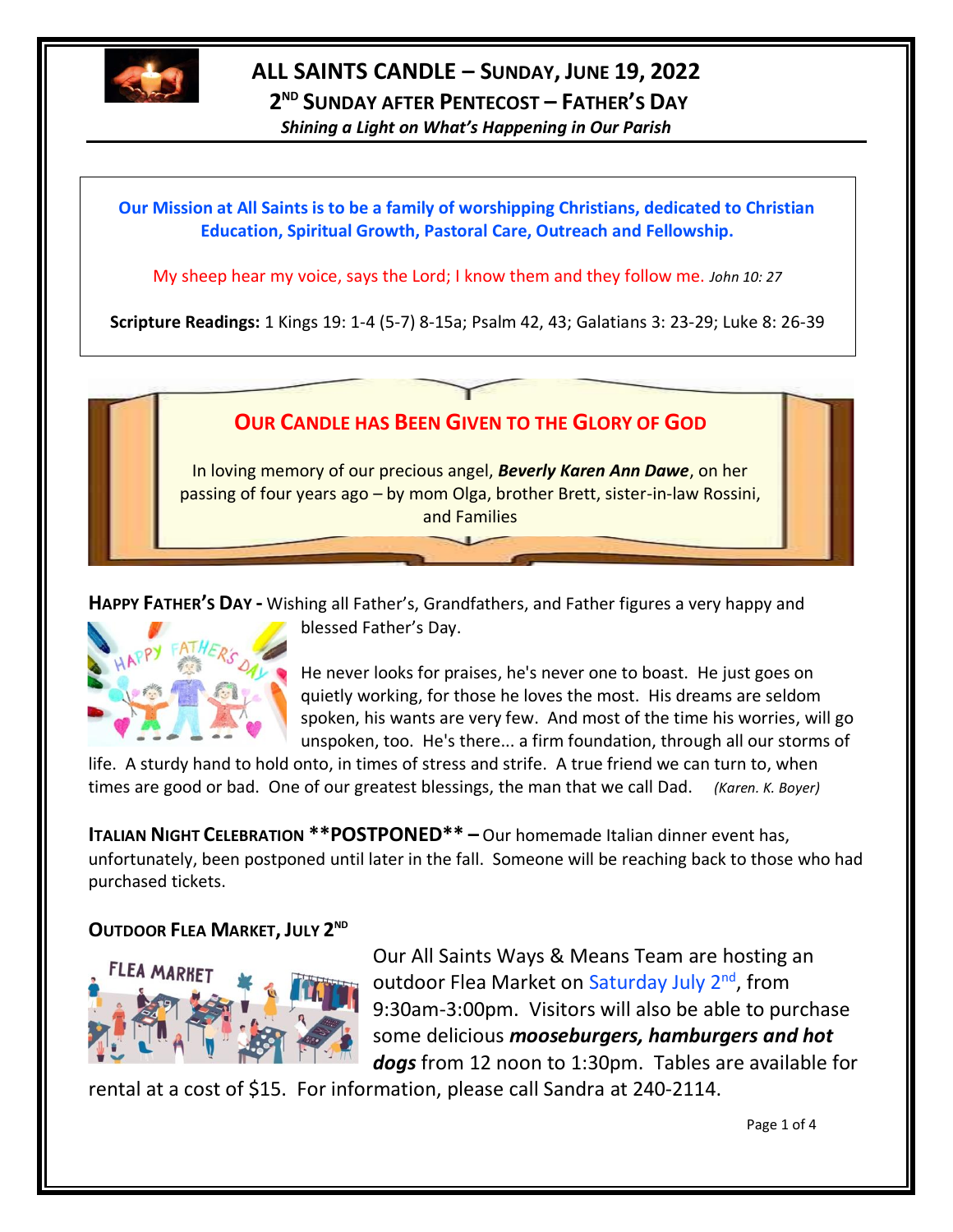#### **2022 FLOWER SERVICES**



Our Flower Service at Dunns Hill Road will be held on Sunday, July 31<sup>st</sup>, starting at 2:00pm, and the Church Road Flower Service will be on Sunday, August 07<sup>th</sup>, starting at 2:00pm. Following our tradition, if the scheduled Sunday afternoon has inclement weather, the service will be moved to the next available suitable weather evening, starting at 7:00pm. We will post any updates here on our website.

**FOR REFLECTION** *by Rev Hobbs***-** Teach me, my God and King - In all things thee to see - And what I do in anything - To do it all for thee. *George Herbert*

**DIGITAL ROADSIDE BILLBOARD –** All Saints is a very active entity in both our community and beyond, and it is very important that we reach as many people as possible. Our list of mission work is quite extensive: Liturgical Services, Mission & Outreach, our weekly Tea Room fellowship, our various fundraising activities including Take-Out Dinners and Craft Fairs, Catering, Hall Rentals, as well as community service events such as Blood Donor Clinics, Flu Shot Clinics, COVID vaccination clinics, and the list goes on. And of course, there is also the opportunity for a new revenue stream by selling public advertisement space.

**SUNDAY SCHOOL EVERY SUNDAY -** We are extremely pleased with the growing participation in our children's Sunday School Program. Each Sunday morning children of all ages get invited into our Chapel for Sunday school activities while parents, grandparents and friends continue to celebrate the morning Eucharist. What a wonderful way for families to worship together.

**ALL SAINTS TEA ROOM –** We invite you to join us each Wednesday at noon for some great food, fun, and fellowship. If you have any questions, please contact Enid Haines at 682-9367, or Aura at 682-3775.



**MEET OUR SAINTS ALIVE BAND -** We are so delighted to once again have our Saints Alive Band providing their Music Ministry on the 2<sup>nd</sup> Sunday of every month. Also, for the next three weeks they



will be providing the music for our full service while our organist, Gloria, is away. Our Saints Alive Band members are from left to right: Sandra Taylor (accordian), Norman Noseworthy (guitar), Shirley Noseworthy (guitar and vocal), Alvin Beck (guitar and vocal), Percy Greenslade (guitar and vocal), Frank Hender (base guitar), and Jane Peach (harmonica).



**PWRDF - UKRAINE EFFORT –** Ever since the war in Ukraine began on February 24, over five million Ukrainians have been forced to flee their country for safety. You can help PWRDF to support Ukrainians with your donations, either by dropping it in our

*THE CANDLE – All Saints CBS – June 19, 2022* Page 2 of 4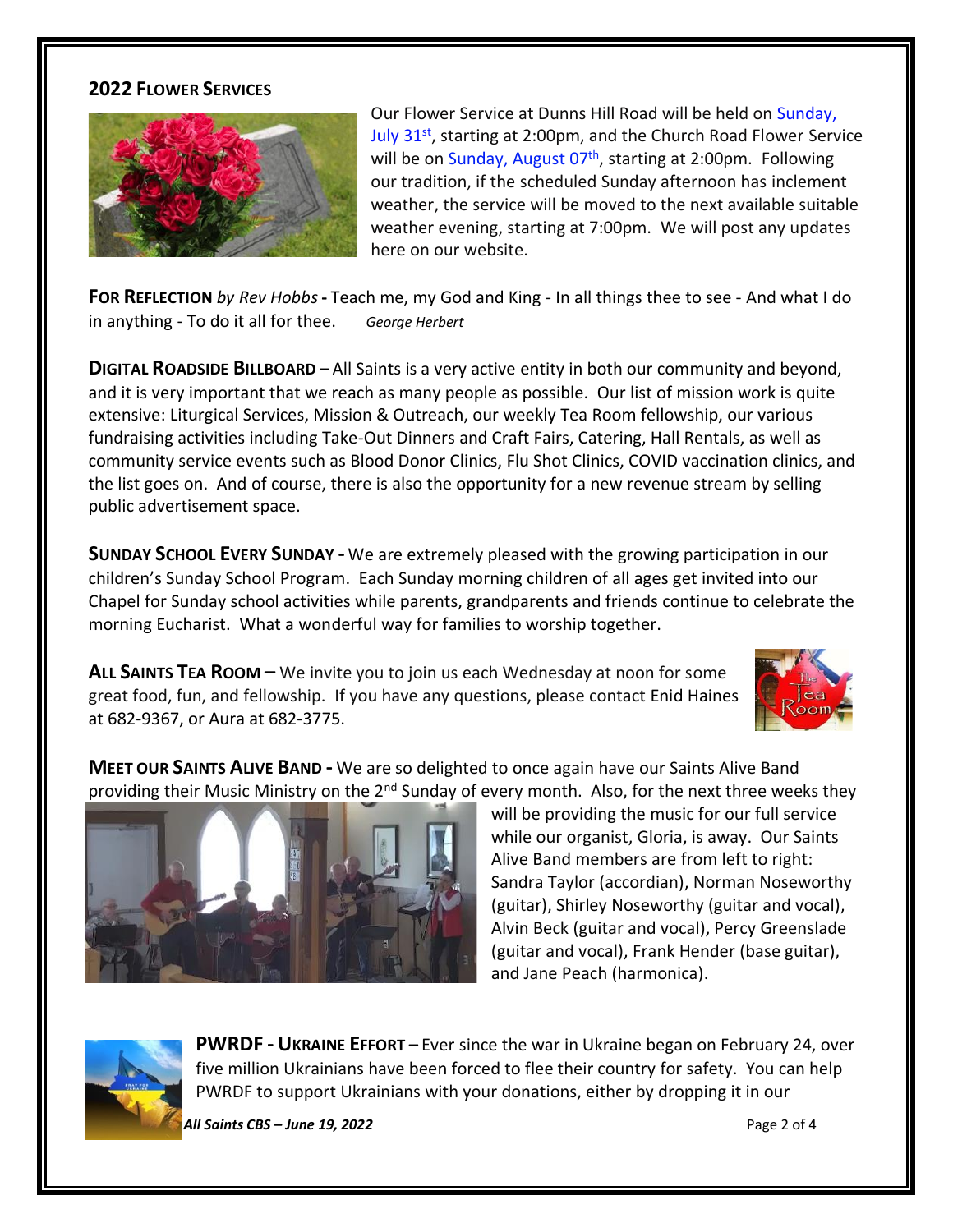collection plate or our secure dropbox, or by eTransfer t[o donations@allsaintsparish.ca.](mailto:donations@allsaintsparish.ca) Please be sure to indicate to us that it is for Ukraine.



**DO WE HAVE YOUR EMAIL ADDRESS?** - If we do not already have your email address on file, and you would like to have the digital version sent directly to your smartphone, tablet or computer, please email it to [communications@allsaintsparish.ca](mailto:communications@allsaintsparish.ca?subject=eMail%20Address%20Update)

**CONSIDER JOINING ONE OF OUR MINISTERIAL TEAMS –** We are looking to resurrect or expand the following Teams, so whatever your skillset or interests include, please consider: *Altar Guild, Eucharist Assistant, Funeral Reception, Lectern Reader, Liturgical Planner, Offertory Counter, Server (must be confirmed), Sides Person, Greeter, ACW, Men's Fellowship, and many more.* Simply call our Office at 834-4501 or email us at [office@allsaintsparish.ca,](mailto:office@allsaintsparish.ca) or complete our [online form.](http://allsaintsparish.ca/covid-pre-registration-form_2)

**PARISH HALL IS AVAILABLE FOR ALL TYPES OF RENTALS –** Just a reminder that our Parish Hall boasts excellent facilities to host Baby Showers, Bridal Showers, Weddings, Business Meetings, Community Groups, or any other organizations needing a place to meet. We encourage you to pass this on to family, friends, and co-workers and any organization that you feel could use our facilities. To place your booking, please call our Office at 834-4501, or via email at office@allsaintsparish.ca

**SPONSOR 'THE CANDLE' –** To remember a loved one or to make a special 'thank' offering, we invite you to have your message placed prominently within the Bible graphic at the top of this weekly bulletin, for which your kind donation of \$25 would be greatly appreciated. Additionally, you could



place a full-page message with a photo and maybe a memorial verse, for which your kind donation of \$50 would be greatly appreciated. A paper copy of '*THE CANDLE*' is distributed at all Sunday services, and a digital copy is permanently available on our Parish website at [allsaintsparish.ca](http://allsaintsparish.ca/thecandle.html)

**CHURCH OFFERTORY -** If you find that you are unable to attend Church some Sunday morning, please



remember that you can utilize our Parish Hall secure drop-slot, which is emptied several times daily, and is located to the left of the main door. You may also choose our convenient e-Transfer service [\(donations@allsaintsparish.ca\)](mailto:donations@allsaintsparish.ca) that automatically deposits your offering directly into our bank. Additionally, if you would like to give

regularly, please consider signing up to our eGiving service - which automatically deposits your gift at whatever interval you choose: weekly, bi-weekly, or monthly. Simply [click here](http://allsaintsparish.ca/egiving-online-information-form) to register or go to our website and follow the eGiving notes. If you have [any](https://wfsites-to.websitecreatorprotool.com/870a5dd5.com/Admin/%7BSK_NODEID__22939341__SK%7D) questions, please email your Finance Team at [finance@allsaintsparish.ca,](mailto:finance@allsaintsparish.ca) or call our Office at 834-4501.